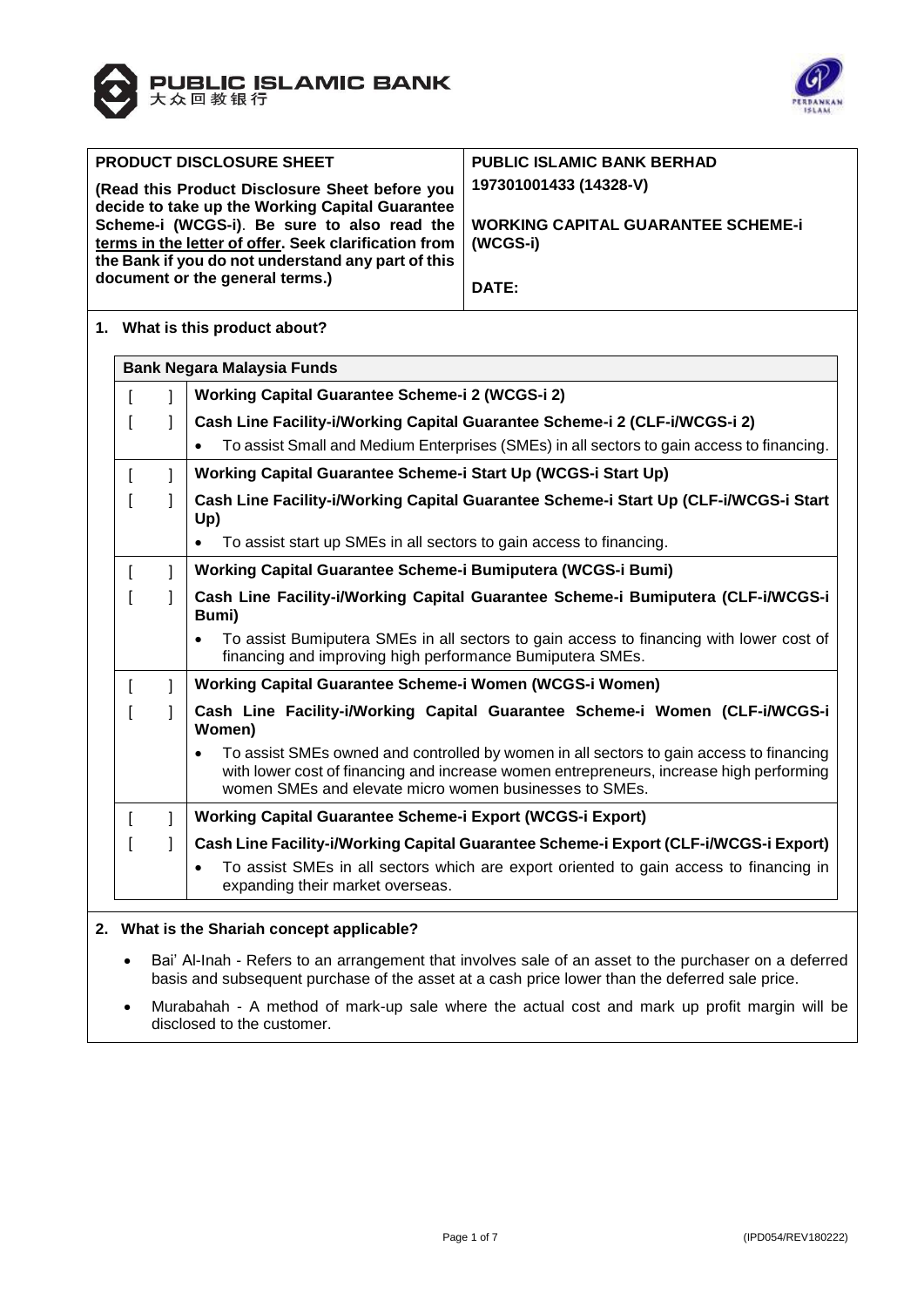



#### **3. What do I get from this product?**

| WCGS-i 2/WCGS-i Start Up/WCGS-i Bumi/WCGS-i Women/WCGS-i Export                   |                      |                                |  |  |  |
|-----------------------------------------------------------------------------------|----------------------|--------------------------------|--|--|--|
| Financing Amount/Bank's Purchase Price                                            |                      | <b>RM</b>                      |  |  |  |
| Margin of Finance (M/F %)                                                         |                      |                                |  |  |  |
| Takaful                                                                           | ٠                    |                                |  |  |  |
| Tenure (Years)                                                                    | ٠<br>$\bullet$       |                                |  |  |  |
| <b>Profit Rate</b>                                                                |                      |                                |  |  |  |
| Ceiling/Contracted Profit Rate (CPR)                                              | ÷                    | Base Financing Rate (BFR) + 4% |  |  |  |
| Effective Profit Rate (EPR)                                                       |                      |                                |  |  |  |
| Bank's Sale Price                                                                 | ٠                    | <b>RM</b>                      |  |  |  |
| <b>Monthly Instalments</b>                                                        |                      |                                |  |  |  |
| Monthly Instalments                                                               | $\ddot{\phantom{a}}$ | <b>RM</b>                      |  |  |  |
| Total Profit payable is                                                           | ÷                    | <b>RM</b>                      |  |  |  |
| Bank's Sale Price or total amount you must pay<br>back, including amount financed | ٠                    | <b>RM</b>                      |  |  |  |
| Note: Total payment amount may vary if BFR/EPR changes.                           |                      |                                |  |  |  |

#### **(CLF-i/WCGS-i 2)/(CLF-i/WCGS-i Start Up)/(CLF-i/WCGS-i Bumi)/(CLF-i/WCGS-i Women)/(CLF-i/ WCGS-i Export)**

| ""YYYY" LAPV!!                        |            |
|---------------------------------------|------------|
| Amount Limit/Bank's Purchase Price    | RM         |
| Tenure (Years), Renewable upon expiry |            |
| <b>Profit Rate</b>                    |            |
| Contracted Profit Rate (CPR)          | $BFR + 4%$ |
| Effective Profit Rate (EPR)           |            |
| Total Profit payable is               | RM         |
| Bank's Sale Price                     | RM         |
|                                       |            |

#### **4. What are my obligations?**

- Financing of Mortgage Reducing Term Takaful (MRTT) and financing documentation expenses, subject to total Margin of Advance as approved in the Letter of Offer.
- For Variable Rate financing, the customer is protected against fluctuation of future increases of rates as the total cost of financing or the maximum profit rate is capped at the CPR. During tenure of financing, the customer will enjoy rebate and pay lower instalment as long as the EPR is lower than the CPR.
- Your monthly instalment: RM
- Total payment amount at the end of \_\_\_\_\_\_\_\_\_\_ years is: RM\_
- Rebate (if applicable) may be provided to the customer if there is a difference between the CPR and the EPR.

## **Important Note: Your monthly instalment and total payment amount will vary if the Base Financing Rate (BFR) changes.**

| Rate                                        | Today     |    | If BFR goes | If BFR goes |
|---------------------------------------------|-----------|----|-------------|-------------|
|                                             | $(BFR =$  | %) | up 1%       | up 2%       |
| Monthly instalment                          | <b>RM</b> |    |             |             |
| Total profit cost at the end of<br>vears    | RM        |    |             |             |
| Total payment amount at the end of<br>vears | <b>RM</b> |    |             |             |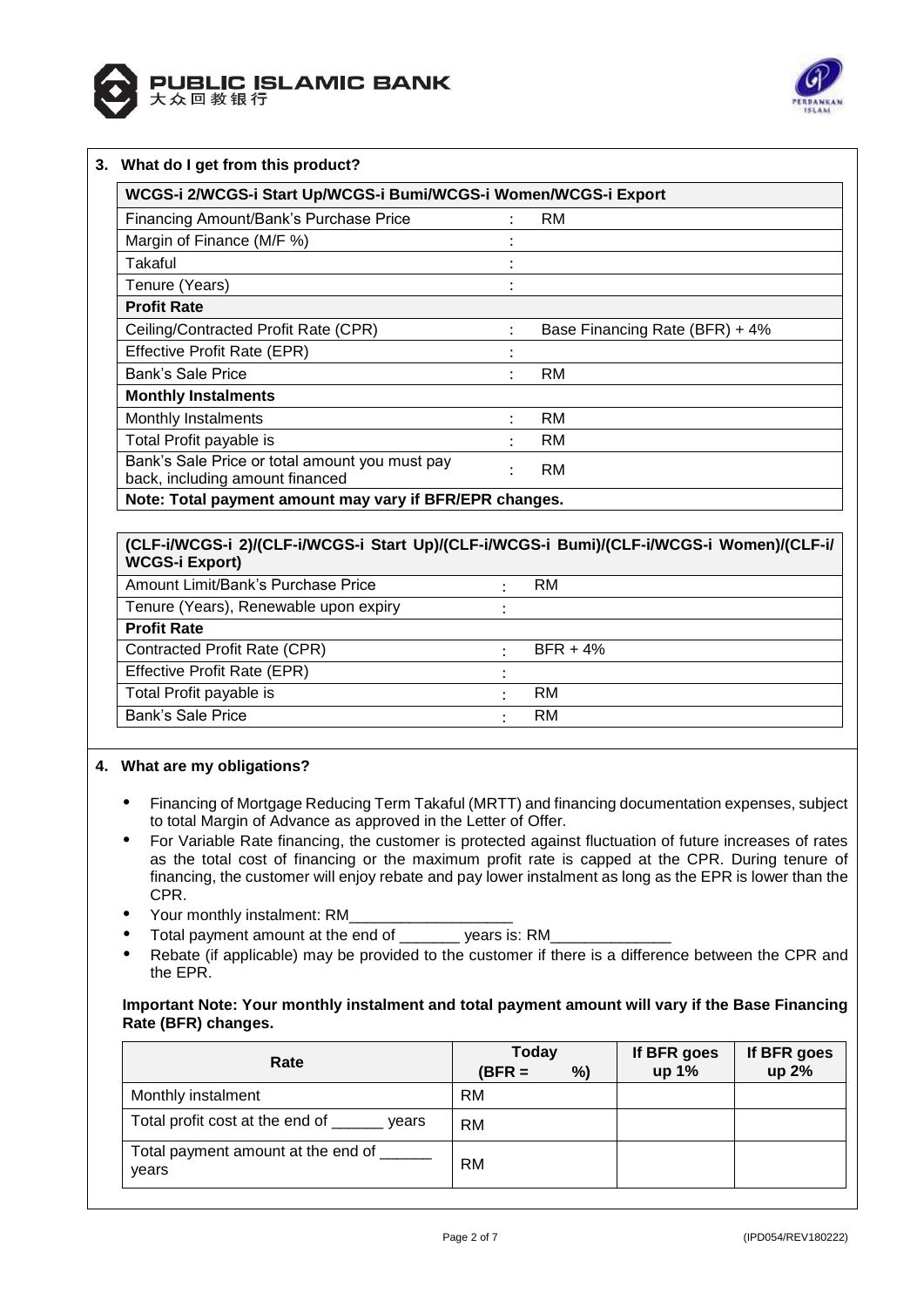



|     |                   | <b>Fees and Charges</b>                                                                                                                                                                                                                                                                                                                     | <b>Amount (RM)</b>                                                                |
|-----|-------------------|---------------------------------------------------------------------------------------------------------------------------------------------------------------------------------------------------------------------------------------------------------------------------------------------------------------------------------------------|-----------------------------------------------------------------------------------|
| 5.1 |                   | a) Processing Fees* (where applicable)                                                                                                                                                                                                                                                                                                      |                                                                                   |
|     |                   | i) Purchasing/Refinancing                                                                                                                                                                                                                                                                                                                   |                                                                                   |
|     |                   | • Up to RM30,000                                                                                                                                                                                                                                                                                                                            | 50.00                                                                             |
|     |                   | RM30,001 to RM100,000                                                                                                                                                                                                                                                                                                                       | 100.00                                                                            |
|     |                   | • Above RM100,000                                                                                                                                                                                                                                                                                                                           | 200.00                                                                            |
|     |                   | ii) Purchase of Commercial and Industrial Property<br>(excluding land) under SWIFT/SMILAX Plan                                                                                                                                                                                                                                              | 200.00                                                                            |
|     |                   | b) Upfront Fee* (where applicable)                                                                                                                                                                                                                                                                                                          |                                                                                   |
|     | i).               | Facility(ies) Secured by All Types of Land<br>(excluding Bridging Financing)                                                                                                                                                                                                                                                                | $0.10\%$ - 0.20% of total financing<br>amount subject to a minimum of<br>RM500.00 |
|     | ii).              | <b>Bridging Financing</b>                                                                                                                                                                                                                                                                                                                   | 0.20% of total financing amount<br>subject to a minimum of RM3,000.00             |
|     | * Note:           | The computation of the Processing Fee/<br>Upfront Fee for financing applications are to<br>exclude the amount of MRPA/MRTT/BFTT,<br>etc. financed.                                                                                                                                                                                          |                                                                                   |
| 5.2 | <b>Stamp Duty</b> |                                                                                                                                                                                                                                                                                                                                             |                                                                                   |
|     |                   | Stamping on Letter of Offer                                                                                                                                                                                                                                                                                                                 | 10.00                                                                             |
|     |                   | Stamping on Standing Instruction                                                                                                                                                                                                                                                                                                            | 10.00                                                                             |
|     |                   | Each subsidiary document such as Letter of<br>Guarantee/Letter of Set-Off (where applicable)                                                                                                                                                                                                                                                | 10.00                                                                             |
|     |                   | <b>Stamping on Principal Agreement</b>                                                                                                                                                                                                                                                                                                      | Ad valorem                                                                        |
| 5.3 |                   | Termination Fee shall be charged if the facility is<br>cancelled prior to the disbursement.                                                                                                                                                                                                                                                 | 2,000.00                                                                          |
|     | clean basis.)     | (Note: <b>ONLY APPLICABLE</b> to facility secured by<br>properties and land only (partially or fully secured).<br>This fee is NOT APPLICABLE to facility(ies) which is<br>fully secured by Islamic Investment-i/earmarking by<br>marginal deposit/current account-i, Government/Credit<br>Guarantee Corporation (CGC) financing which is on |                                                                                   |
| 5.4 |                   | Half yearly service fee on Cash Line Facility-i account if<br>the credit balance is below RM1,000.                                                                                                                                                                                                                                          | 10.00                                                                             |
| 5.5 | Guarantee Fee     |                                                                                                                                                                                                                                                                                                                                             |                                                                                   |
|     |                   | WCGS-i2                                                                                                                                                                                                                                                                                                                                     | 1% p.a. payable upfront, against the                                              |
|     |                   |                                                                                                                                                                                                                                                                                                                                             | guarantee coverage sum                                                            |

For full list of fees and charges, please visit our website at [www.publicislamicbank.com.my.](http://www.publicislamicbank.com.my/)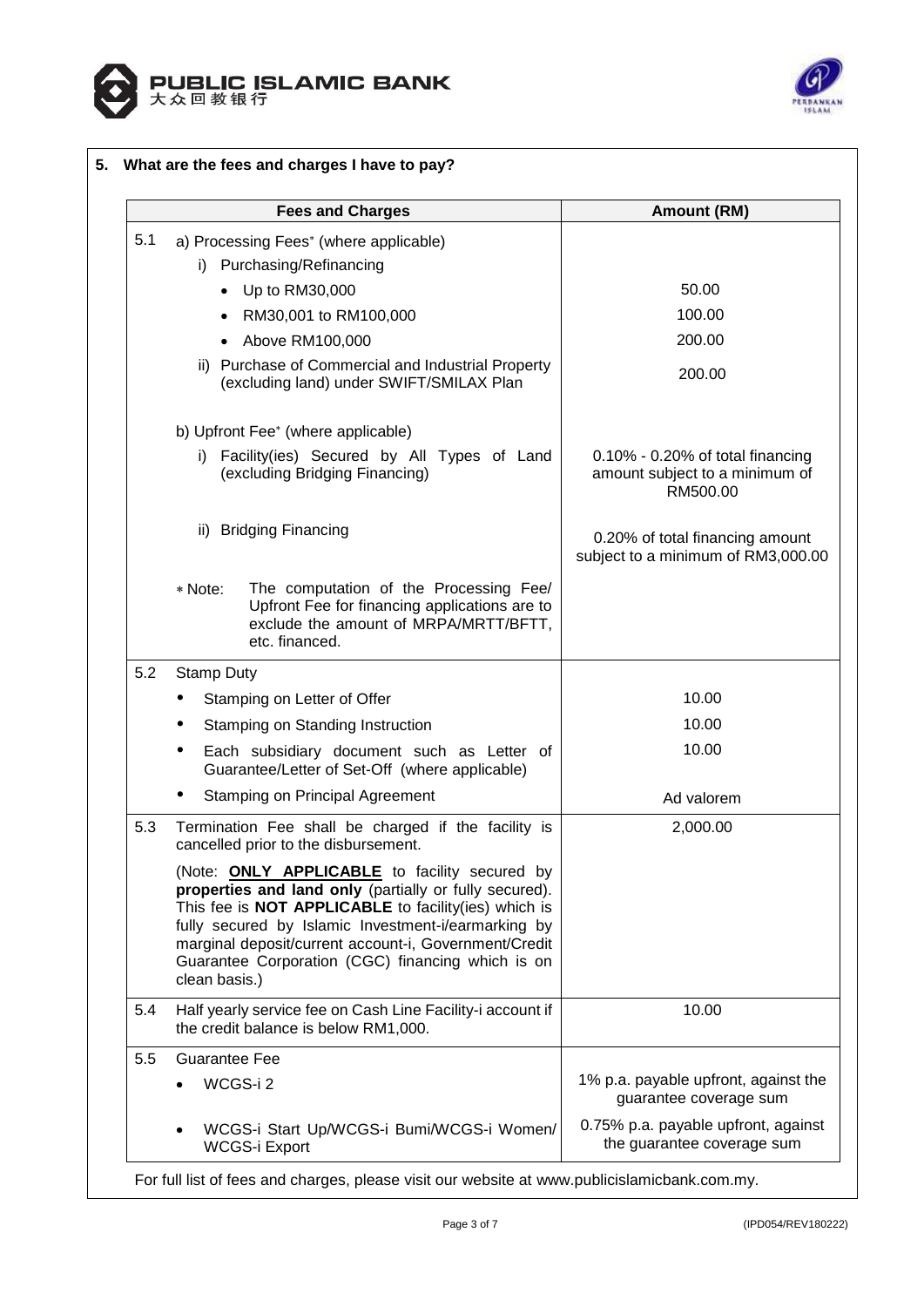



### **6. What if I fail to fulfil my obligations?**

- 6.1 Unless otherwise stipulated under the respective type of facility, in the event of default the Bank reserves the right to impose the following:
	- a) For failure to pay any instalments of the facility(ies) from date of the first disbursement until the date of the maturity of the facility(ies), the *ta'widh* (compensation) rate that shall be applied is one per cent (1%) per annum on any overdue amount, or any such rate as approved by Bank Negara Malaysia.

Formula for *ta'widh* on overdue instalment(s) is as follows:

Overdue Instalment(s) X *Ta'widh* Rate X No. of Overdue Day(s) 365

b) Please take note that if your account remains in arrears and upon recall of the facility or brought to court for judgement before maturity date, a late payment charge of 1% p.a. on the remaining outstanding balance will be imposed.

> Outstanding Balance X 1% p.a. X No. of Overdue Day(s) 365

c) For failure to pay any instalments and which failure continues beyond the maturity date of the facility(ies), the compensation rate that shall be applied is the Bank's Average Financing Rate\* (AFR) on the outstanding balance or any such rate as approved by Bank Negara Malaysia.

The formula for late payment charge after maturity is as follows:

Outstanding Balance X AFR X No. of Overdue Day(s) 365

- Also known as "Combined Rate" which consist of two (2) elements namely *ta'widh* and *gharamah*. *Ta'widh* refers to the amount that may be compensated to the Bank based on actual loss incurred due to default while *gharamah* refers to the penalty charged on the defaulters over and above the *ta'widh*.
- d) The Bank shall not compound the compensation payable to the principal amount/financing amount.
- 6.2 The Bank has the right at any time without notice to you to debit your current/savings account with us towards payment of the monthly payment of the financing and any other charges and/or fees incurred in the granting of the financing including Takaful contribution, quit rent, assessment, cost of an updated/revised valuation reports, fees for searches, legal fees for preparation and perfection of security documents by Bank's solicitors, legal costs incurred in relation to enforcement of security/recovery cost and any other cost or expenses incidental thereto.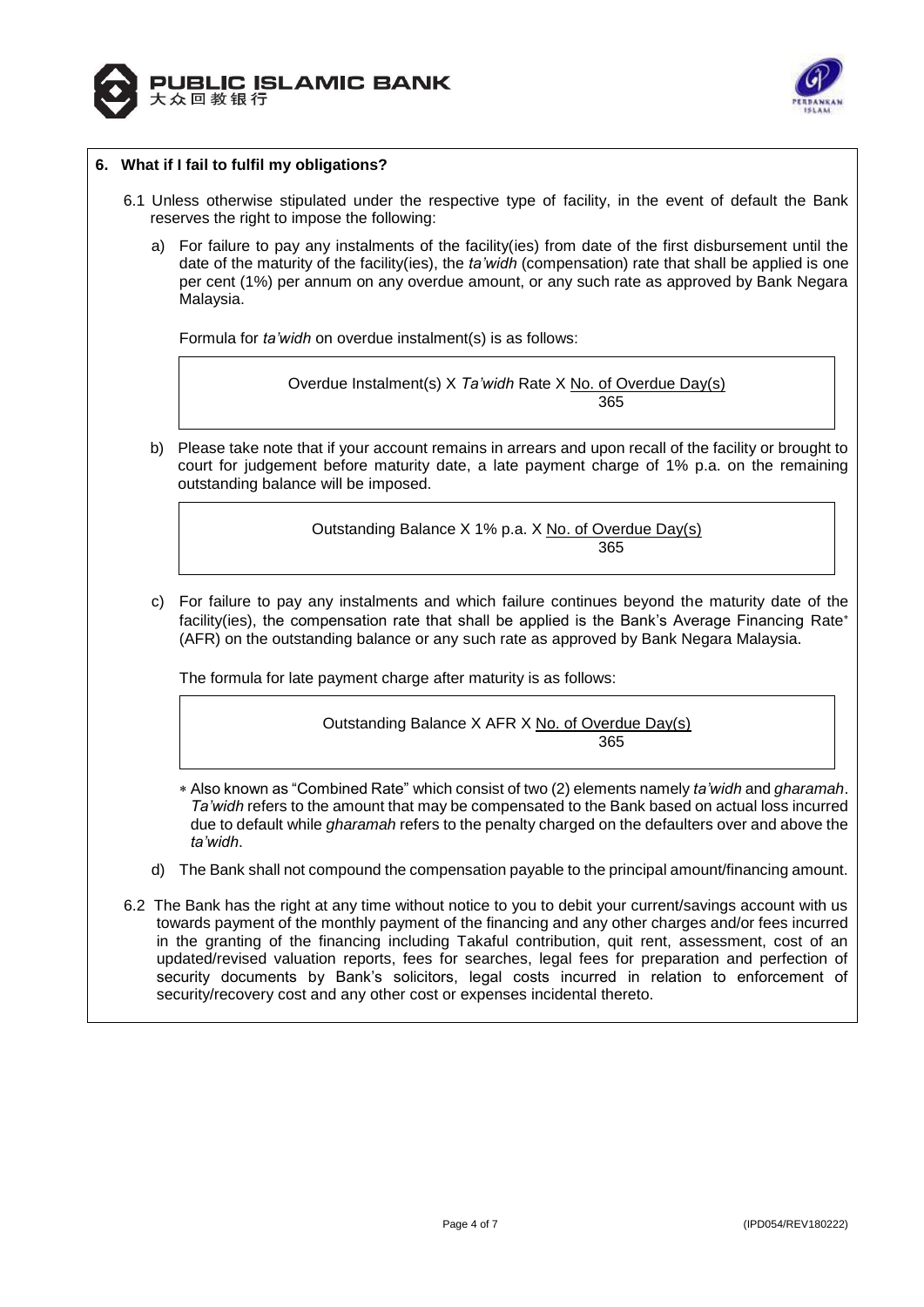



### **6. What if I fail to fulfil my obligations?, cont.**

- 6.3 If the financing tenure extends into retirement, you are to advise us on your plans to service the monthly payment after your retirement.
- 6.4 You are to furnish us all relevant information regarding financing taken from all financial institutions, cooperatives, building societies, credit companies and merchants that provide credit sales etc. and to fully and accurately disclose material information that has a bearing on our financing decision. Failure by you to disclose essential and correct information in the financing application as well as the consequences of providing incomplete or incorrect information may lead to a higher financing rate or rejection of your financing application.
- 6.5 Legal action will be taken if you fail to respond to reminder notices. Your property may be foreclosed and you will have to bear all legal costs. You are also responsible to settle any shortfall after your property is sold.
- 6.6 Legal action against you may affect your credit rating leading to financing being more difficult or expensive to you.
- 6.7 Under specific circumstances where the customer is not contactable, the Bank's obligation is considered to be fulfilled if such notice has been sent to the last known address of the customer at least seven (7) calendar days in advance.

#### **Other terms and conditions**

- 1) You may select to use Bank's panel lawyers/Takaful operators/valuers.
- 2) On case to case basis depending on your credit assessment by the Bank, you may be required to provide a guarantor.

#### **7. What if I fully settle the financing before its maturity?**

- The Bank will offer lesser rebate (ibra') on the remaining unearned profit.
- Rebate (Ibra') refers to an act by a person relinquishing his rights to collect payment due from another person. The bank may grant rebate (ibra') to customers of a sale based financing who settled their facility prior to the agreed settlement period as stipulated in the agreement.
- Calculation Example:

|           | a)                                       | Rebate (Ibra')<br>Example    | $=$<br>$=$<br>$=$ | Deferred profit - Early settlement charges<br>RM98,167.98 - RM0.00<br>RM98,167.98                                       |  |  |
|-----------|------------------------------------------|------------------------------|-------------------|-------------------------------------------------------------------------------------------------------------------------|--|--|
|           | b)                                       | Settlement amount<br>Example | $=$<br>$=$<br>$=$ | Outstanding selling price + Instalments due - Rebate (ibra')<br>RM267,766.53 + RM2,028.53 - RM98,167.98<br>RM171,627.08 |  |  |
| $\bullet$ | No Early Settlement Fee will be charged. |                              |                   |                                                                                                                         |  |  |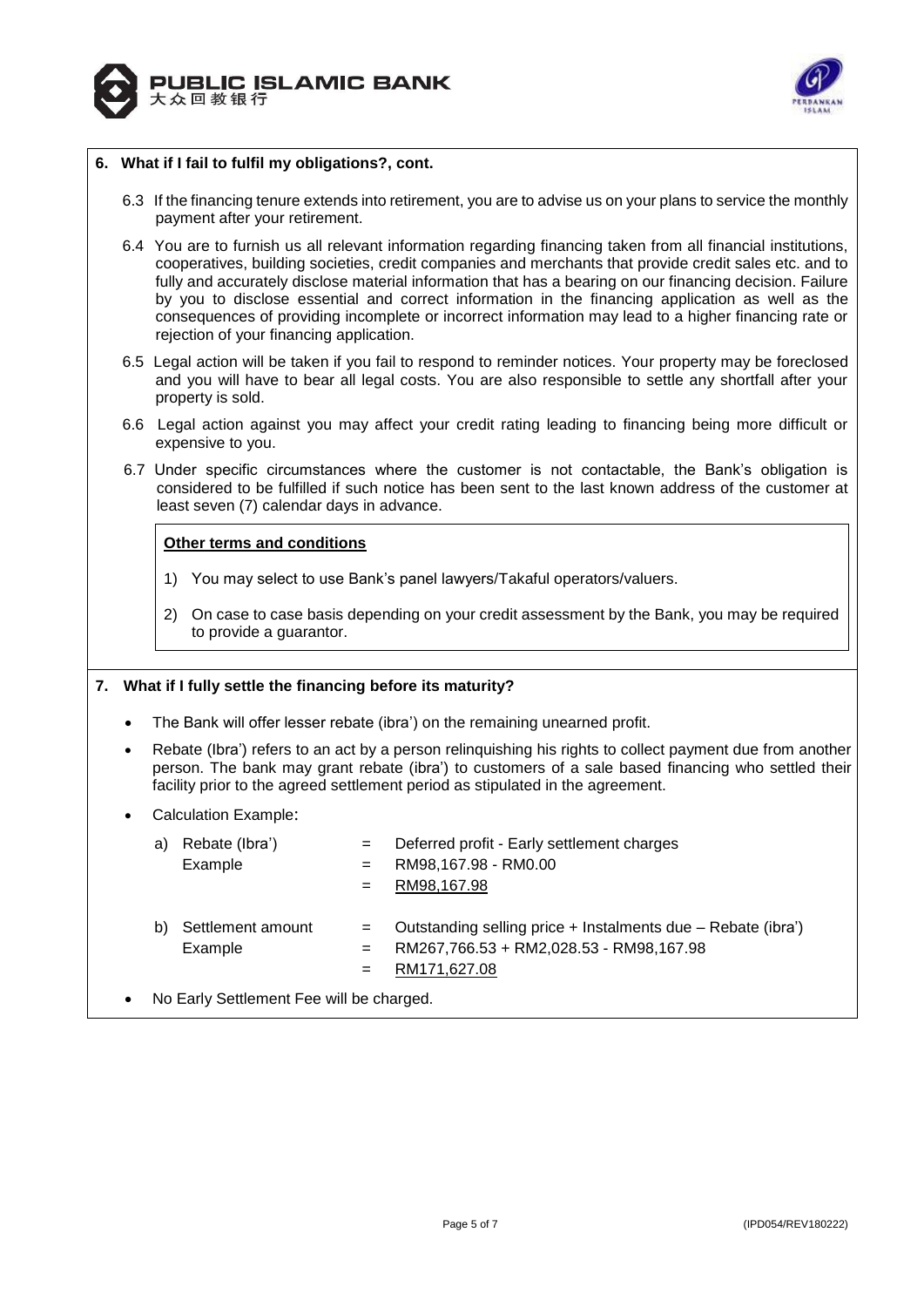



|    | 8. Do I need any Takaful coverage?                                                                                                                                                                                                                                                                                                                                  |              |                                       |     |                                       |              |    |  |
|----|---------------------------------------------------------------------------------------------------------------------------------------------------------------------------------------------------------------------------------------------------------------------------------------------------------------------------------------------------------------------|--------------|---------------------------------------|-----|---------------------------------------|--------------|----|--|
|    | Mortgage Reducing Term Takaful (MRTT)                                                                                                                                                                                                                                                                                                                               |              | $\begin{bmatrix} 1 & 1 \end{bmatrix}$ | Yes | $\begin{bmatrix} 1 & 1 \end{bmatrix}$ |              | No |  |
|    | Fire/House Holder/House Owner Takaful                                                                                                                                                                                                                                                                                                                               | $\mathbf{L}$ | $\overline{1}$                        | Yes |                                       | $\mathbf{I}$ | No |  |
|    | Note:                                                                                                                                                                                                                                                                                                                                                               |              |                                       |     |                                       |              |    |  |
|    | The customer can refer to the Branch on the list of panel Takaful operators. The Bank may provide<br>quotations for any compulsory Takaful offered by the Bank's panel of Takaful operators but the customer<br>is free to use the service of non-panel Takaful operators. However, only the amount from Takaful providers<br>approved by the Bank may be financed. |              |                                       |     |                                       |              |    |  |
| 9. | Do I need a guarantor or collateral?                                                                                                                                                                                                                                                                                                                                |              |                                       |     |                                       |              |    |  |
|    | Guarantor/Corporate Guarantor Required                                                                                                                                                                                                                                                                                                                              | L            | $\Box$                                | Yes | $\begin{bmatrix} 1 & 1 \end{bmatrix}$ |              | No |  |
|    | Collateral                                                                                                                                                                                                                                                                                                                                                          | T.           | $\mathbf{I}$                          | Yes | $\mathbf{I}$                          | $\Box$       | No |  |
|    | 10. What are the major risks?                                                                                                                                                                                                                                                                                                                                       |              |                                       |     |                                       |              |    |  |
|    | Profit rates might change according to changes in the Base Financing Rates (BFR). An increase in the BFR<br>may result in higher monthly payment. However, the rate will not exceed the Contracted Profit Rate.                                                                                                                                                     |              |                                       |     |                                       |              |    |  |
|    | 11. What do I need to do if there are changes to my contact details?                                                                                                                                                                                                                                                                                                |              |                                       |     |                                       |              |    |  |
|    | It is important that you inform us (written notice to be sent to the account holding branch) of any change in<br>your contact details to ensure that all correspondences reach you in a timely manner.                                                                                                                                                              |              |                                       |     |                                       |              |    |  |
|    | 12. Where can I get assistance and redress?                                                                                                                                                                                                                                                                                                                         |              |                                       |     |                                       |              |    |  |
|    | If you have difficulties in making payments, you should contact us earliest possible to discuss payment<br>alternatives.                                                                                                                                                                                                                                            |              |                                       |     |                                       |              |    |  |
|    | If you wish to complain on the products or services provided by us, you may contact us at:                                                                                                                                                                                                                                                                          |              |                                       |     |                                       |              |    |  |
|    | <b>Public Islamic Bank Berhad</b><br>25th Floor, Menara Public Bank<br>146 Jalan Ampang                                                                                                                                                                                                                                                                             |              |                                       |     |                                       |              |    |  |
|    | 50450 Kuala Lumpur                                                                                                                                                                                                                                                                                                                                                  |              |                                       |     |                                       |              |    |  |
|    | Telephone<br>1-800-22-5555<br>03-2162 2224<br>Fax                                                                                                                                                                                                                                                                                                                   |              |                                       |     |                                       |              |    |  |
|    | E-mail<br>islamicbkg@publicislamicbank.com.my                                                                                                                                                                                                                                                                                                                       |              |                                       |     |                                       |              |    |  |
|    | https://www.publicislamicbank.com.my<br>Website                                                                                                                                                                                                                                                                                                                     |              |                                       |     |                                       |              |    |  |
|    | Alternatively, you may seek the services of Agensi Kaunseling dan Pengurusan Kredit (AKPK), an<br>agency established by Bank Negara Malaysia to provide free services on money management, credit<br>counselling, financial education and debt restructuring for individuals. You can contact AKPK at:                                                              |              |                                       |     |                                       |              |    |  |
|    | <b>Tingkat 8, Maju Junction Mall</b>                                                                                                                                                                                                                                                                                                                                |              |                                       |     |                                       |              |    |  |
|    | 1001, Jalan Sultan Ismail<br>50250 Kuala Lumpur                                                                                                                                                                                                                                                                                                                     |              |                                       |     |                                       |              |    |  |
|    | Telephone<br>03-2616 7766                                                                                                                                                                                                                                                                                                                                           |              |                                       |     |                                       |              |    |  |
|    | E-mail<br>enquiry@akpk.org.my                                                                                                                                                                                                                                                                                                                                       |              |                                       |     |                                       |              |    |  |